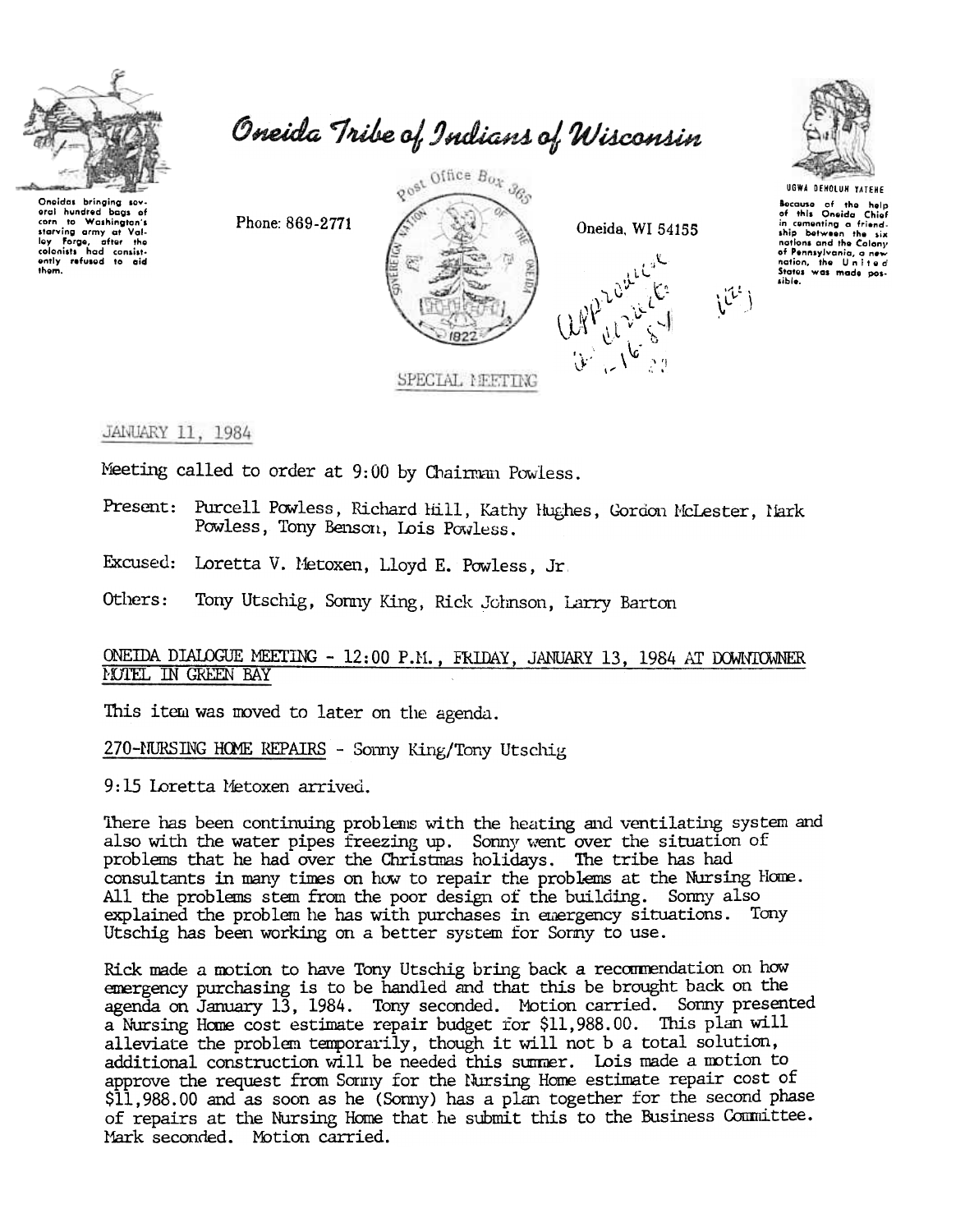Oneida Tribe of Indians of Wisconsin Special Meeting - January 11, 1984 Page 2

# 340-LAWCON PROPOSAL - Larry Barton

Larry had submitted the LAWCON Proposal to the Business Committee last week for their review and is requesting action/approval today. Kathy made a motion to approve the LAWCON Proposal. Rick seconded. Motion carried. Loretta made a motion to adopt Resolution # 1-11-84-A and the Notice of Approval Letter (See Attached). Rick seconded. Motion carried.

(.. (')

# 150-ONEIDA HEALTH BOARD MINUTES OF NOVEMBER 14, 1983

Tony Benson stated that there was one change in the minutes which states that Bob Thomas making a motion and which he is the Chairman. This has been changed.<br>Kathy moved to approve the Uselih R. Kathy moved to approve the Health Board minutes of 11/14/83. Tony seconded. Motion carried.

## 220-LAW OFFICE - Jerry Hill

Seminary Transfer: The Law Office provided the Business Committee with the following:

- 1) Land Contract transferring Sacred Heart Center to the Oneida Tribe.
- 2) Transfer Agreement providing for Personnel Maintenance and church programs currently located at Sacred Heart Center.
- 3) A Draft Press Release

The Business Committee reviewed the three (3) items. Mark made a motion to approve above list three (3) items. Kathy seconded. Mark opposed. Motion carried. A Press Release is scheduled for January 13, 1984.

#### ONEIDA DIALOQUE GROUP

A meeting is scheduled at the Downtowner at 12: 00 on Friday, January 13, 1984. Brown County Executive, Don Holloway has agreed to address the group regarding the County's position of allocating tax dollars to establish the Brown and Outagamie County Oneida Jurisdiction Commission. It was agreed if anyone from the Business Committee requested, they could be there as a private citizen from the Oneida conmunity.

# MEETING W/THE LAW ENFORCEMENT & THE CONCERNED COMMUNITY GROUP

A meeting is scheduled at the Health Center at 7:00 P.M. on January 12, 1984. This is a follow-up meeting with some of the local tavern owners.

# MEErING IN CHICAGO CONCERNING THE PROPOSED ONEIDA HOUSING SITE WITHIN CITY LIMITS OF GREEN BAY

Francis Skenandore and Bruce King are planning to attend. Kathy made a motion that Lois also attend this meeting. Gordon seconded. Motion carried.

# DISCUSSION WITH RICK ROCKWELL OF EDUCATION 'IV

Rick is trying to assembly a story concerning issues surrounding the existence of the Oneida Reservation. Some governmental bodies in the state do not